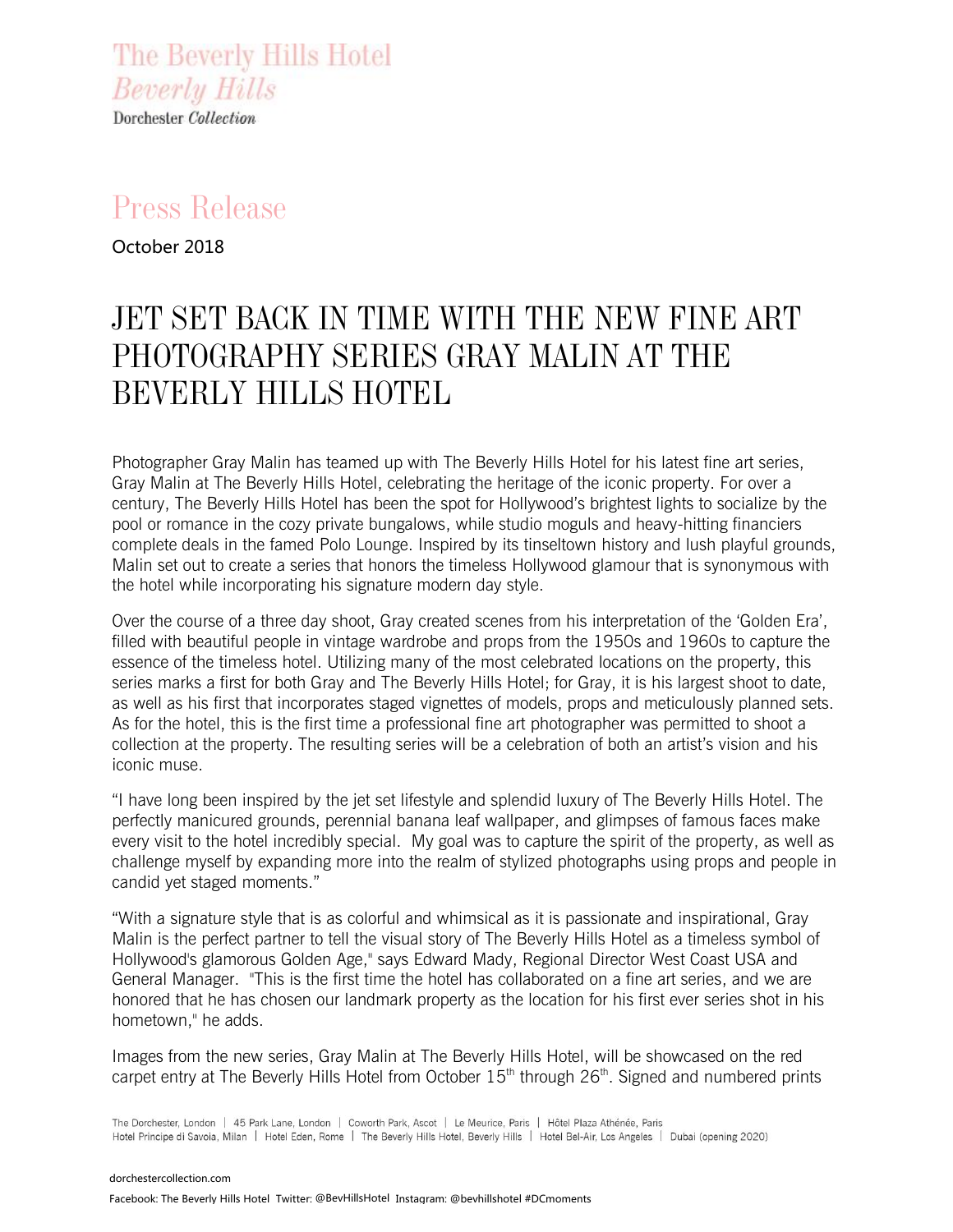### The Beverly Hills Hotel **Beverly Hills**

#### Dorchester Collection

will be available as limited editions on www.GrayMalin.com and at the hotel's Signature Shop beginning October 16th, 2018.

#### About Gray Malin

Gray Malin is a modern day fine art photographer and New York Times Bestselling Author. To date, Gray has shot 23 different series around the world in locations as remote as Antarctica, Namibia, and Bhutan while also receiving commercial recognition for inventive aerial beach, ski, and park scenes of the world's most iconic destinations.

With the philosophy to "make every day a getaway," Gray's photography has expanded into a line of luxury products for home and travel. He has collaborated with global brands such as Disney, Google, and Neiman Marcus, engaging audiences to experience his work in new ways.

#### About The Beverly Hills Hotel

The hotel offers the ambiance of a relaxed resort with lush, fragrant gardens, palm-lined poolside atmosphere, beautiful guestrooms, and public areas reminiscent of timeless Hollywood glamour. With an ideal location on Sunset Boulevard, steps away from Rodeo Drive, in one of the nation's most coveted Zip Codes – 90210 – The Beverly Hills Hotel is whatever a guest wishes it to be. It can be a place to see and be seen, to catch glimpses of famous faces, or to revel in splendid luxury.

The hotel features 208 guestrooms and suites, spread among 12 acres, including private historic bungalows with a residential feel. Its popular dining options include the iconic Polo Lounge, vintage Fountain Coffee Room, Bar Nineteen12 and the Cabana Cafe. A Spa is also offered, in addition to its legendary pool and cabanas. With superlative service, a location offering privacy in the heart of a city, and enduring and dramatic beauty that, thanks to a recent restoration that remained faithful to the Hotel's architectural and interior design traditions, The Beverly Hills Hotel is more captivating than ever.

###

Media Contacts: Director of Communications Brittany Williams Tel: 310-887-2595 Email: [brittany.williams@dorchestercollection.com](mailto:brittany.williams@dorchestercollection.com)

Public Relations Consultant Leslie Lefkowitz Tel: 212-255-8276 Email: [leslie.lefkowitz@dorchestercollection.com](mailto:leslie.lefkowitz@dorchestercollection.com)

#### Dorchester Collection

Dorchester Collection is a portfolio of the world's foremost luxury hotels in Europe and the US, each of which reflects the distinctive culture of its destination. By applying its unrivalled experience and capability in owning and operating some of the greatest individual hotels, the company's mission is to develop an impeccable group of the finest landmark hotels through acquisition as well as

The Dorchester, London | 45 Park Lane, London | Coworth Park, Ascot | Le Meurice, Paris | Hôtel Plaza Athénée, Paris Hotel Principe di Savoia, Milan | Hotel Eden, Rome | The Beverly Hills Hotel, Beverly Hills | Hotel Bel-Air, Los Angeles | Dubai (opening 2020)